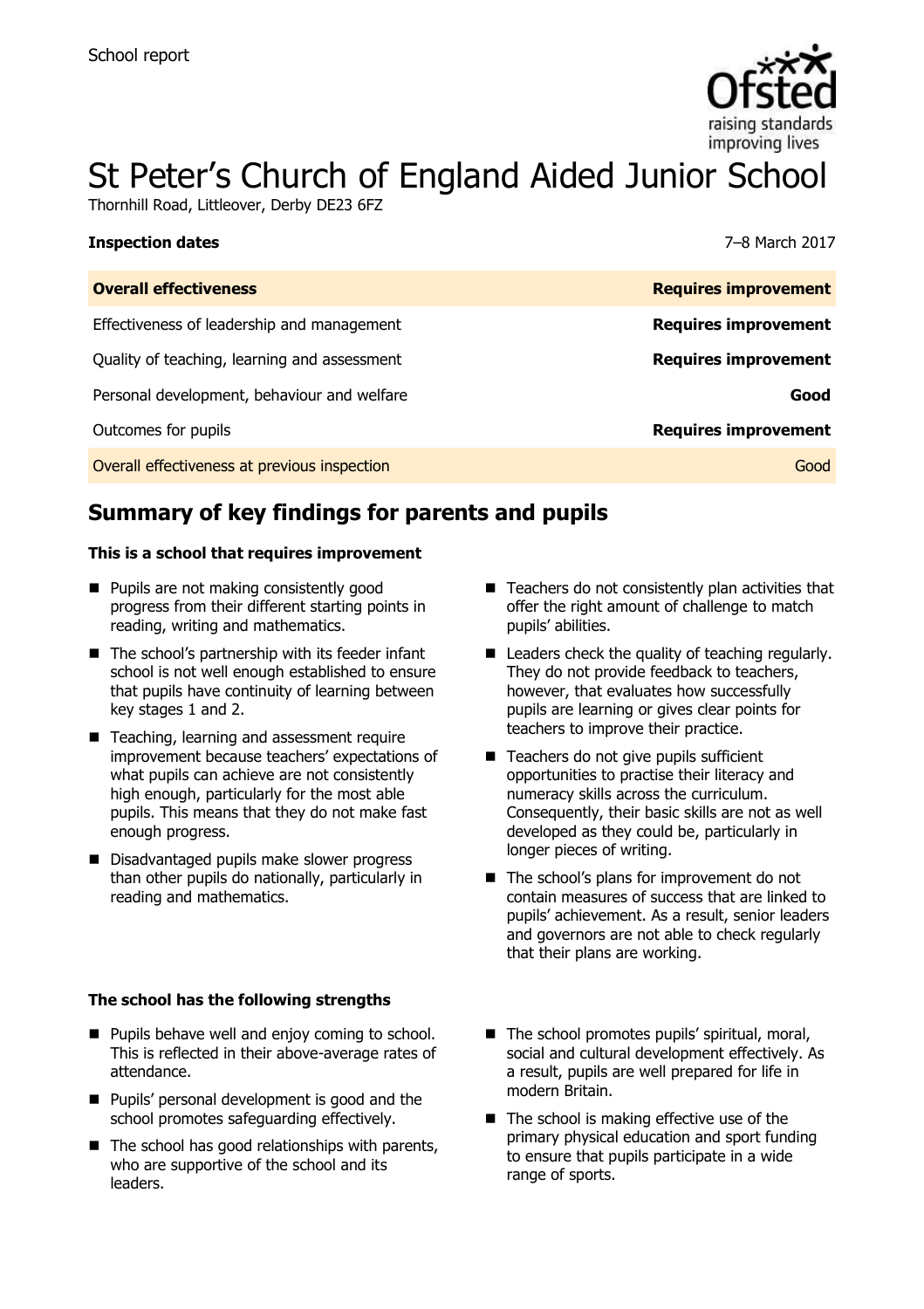

# **Full report**

### **What does the school need to do to improve further?**

- Improve the effectiveness of leadership and management by:
	- working more closely with senior leaders from the feeder infant school to check the accuracy of assessments so that pupils have continuity of learning between key stages 1 and 2
	- sharpening leaders checks on pupils' attainment and progress so that they can quickly tackle underachievement and any inconsistencies in teachers' practice
	- ensuring that pupils have enough opportunities to develop their literacy and numeracy skills across the curriculum
	- ensuring that the pupil premium is used effectively to accelerate the progress of disadvantaged pupils
	- refining plans for improvement so that they include regular and clear measures of success so that senior leaders and governors can check the school's performance more robustly.
- Improve the quality of teaching and learning so that pupils achieve more highly by:
	- ensuring that teachers raise their expectations of what pupils can achieve, particularly of the most able pupils, so that they can achieve highly at the end of key stage 2
	- making sure that teachers are clear about what pupils already know and use this knowledge to plan engaging activities that motivate and challenge all pupils, particularly the most able
	- using information about the pupils' performance and the quality of teaching to provide effective training and support to teachers
	- developing pupils' mathematical skills to reason and solve problems across the curriculum
	- giving pupils more opportunities to use and to develop their skills of writing extended pieces in subjects other than English.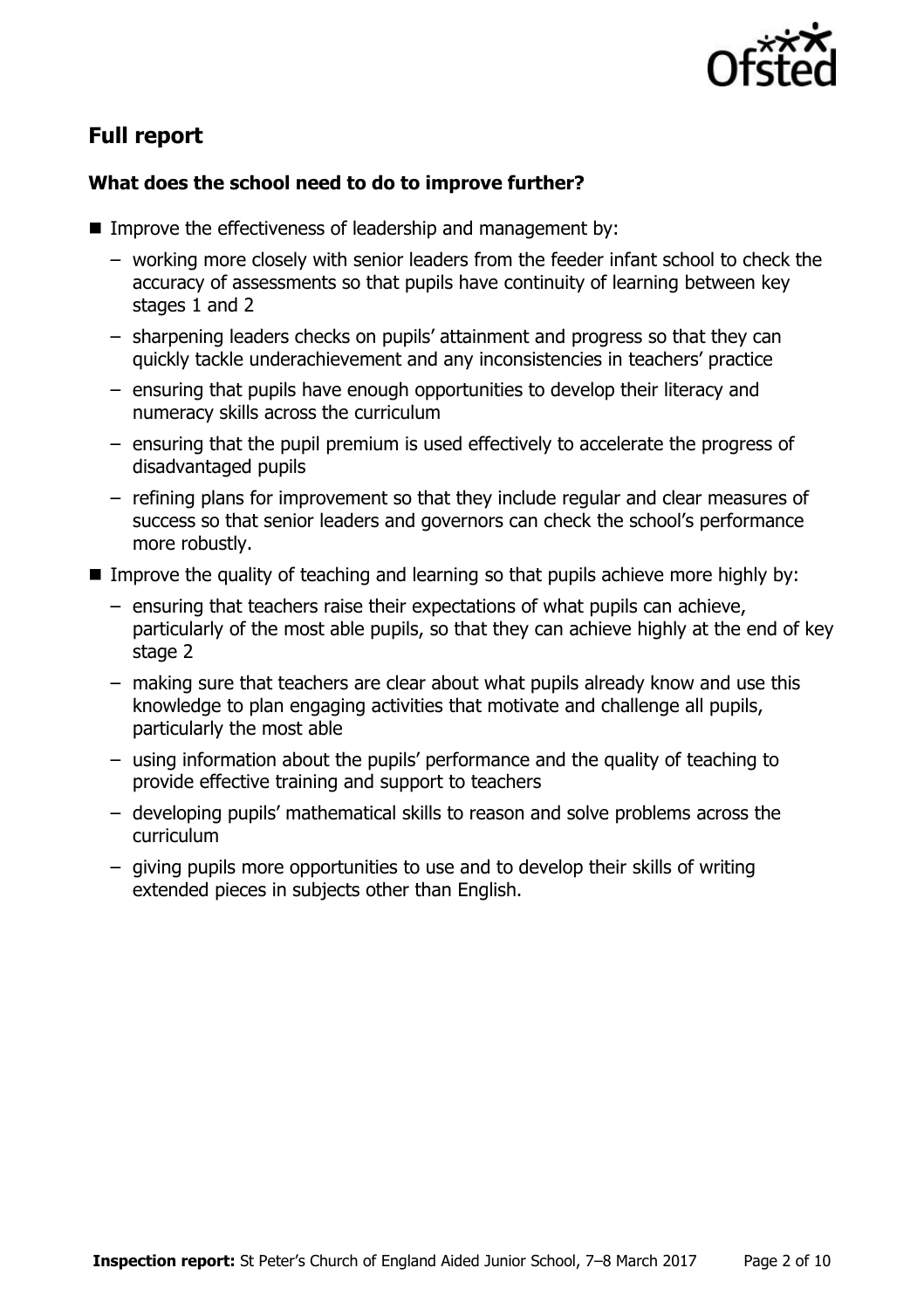

## **Inspection judgements**

### **Effectiveness of leadership and management Requires improvement**

- Leaders have not done enough to ensure that the quality of teaching, learning and assessment is consistently good for all pupils. As a result, pupils do not make consistently good progress from their different starting points.
- Leaders are not using the evidence they gather from pupils' books, observations of teaching and information about pupils' attainment and progress to accurately evaluate the quality of teaching and the extent to which it is having a positive impact on pupils' achievement. Their records of these activities do not identify how successfully pupils are learning or provide guidance on how teaching could be improved to lead to better achievement.
- Since the beginning of the current academic year, the senior leadership team has reviewed improvement strategies and introduced new approaches to improve the quality of teaching and learning. Many of these changes remain at an early stage of implementation, however, and have yet to secure consistently faster progress for pupils.
- Senior leaders are not working well enough with senior colleagues from the feeder infant school to ensure that pupils have continuity of learning between key stages 1 and 2. Assessments of pupils' work are not being moderated when pupils join the school to establish an accurate and shared understanding of standards. As a result, teachers are not able to build systematically upon pupils' capabilities and prior knowledge to ensure that they make good progress.
- Disadvantaged pupils, including those who are among the school's most able pupils, are not making the progress they should or achieving well enough. Leaders are not using the pupil premium funding well enough to enable this group of pupils to make accelerated progress by the end of key stage 2. As a result, their attainment is below other pupils' nationally. The school is currently undertaking an external review of its use of the pupil premium.
- The school's improvement plan is not focused sharply enough on improving standards. The plan does not contain regular milestones of measures of success related to pupils' attainment or progress. Consequently, senior leaders and the governing body are not checking frequently enough if their actions are having the desired impact.
- The special educational needs coordinator is very knowledgeable about the needs of pupils who have special educational needs and/or disabilities. She ensures that they receive effective additional support to meet their physical and emotional needs. Their academic progress, however, is not tracked or reviewed carefully enough to ensure that they receive the bespoke teaching they require.
- Senior leaders are not setting performance management targets with teachers that effectively promote high achievement among pupils. Teachers are not being held sufficiently to account for the progress of the pupils in their class.
- The curriculum covers a wide range of subjects through pupils' topic work, in addition to English and mathematics. Teachers do not provide enough opportunities, however, for pupils to apply their literacy and numeracy skills in other subjects.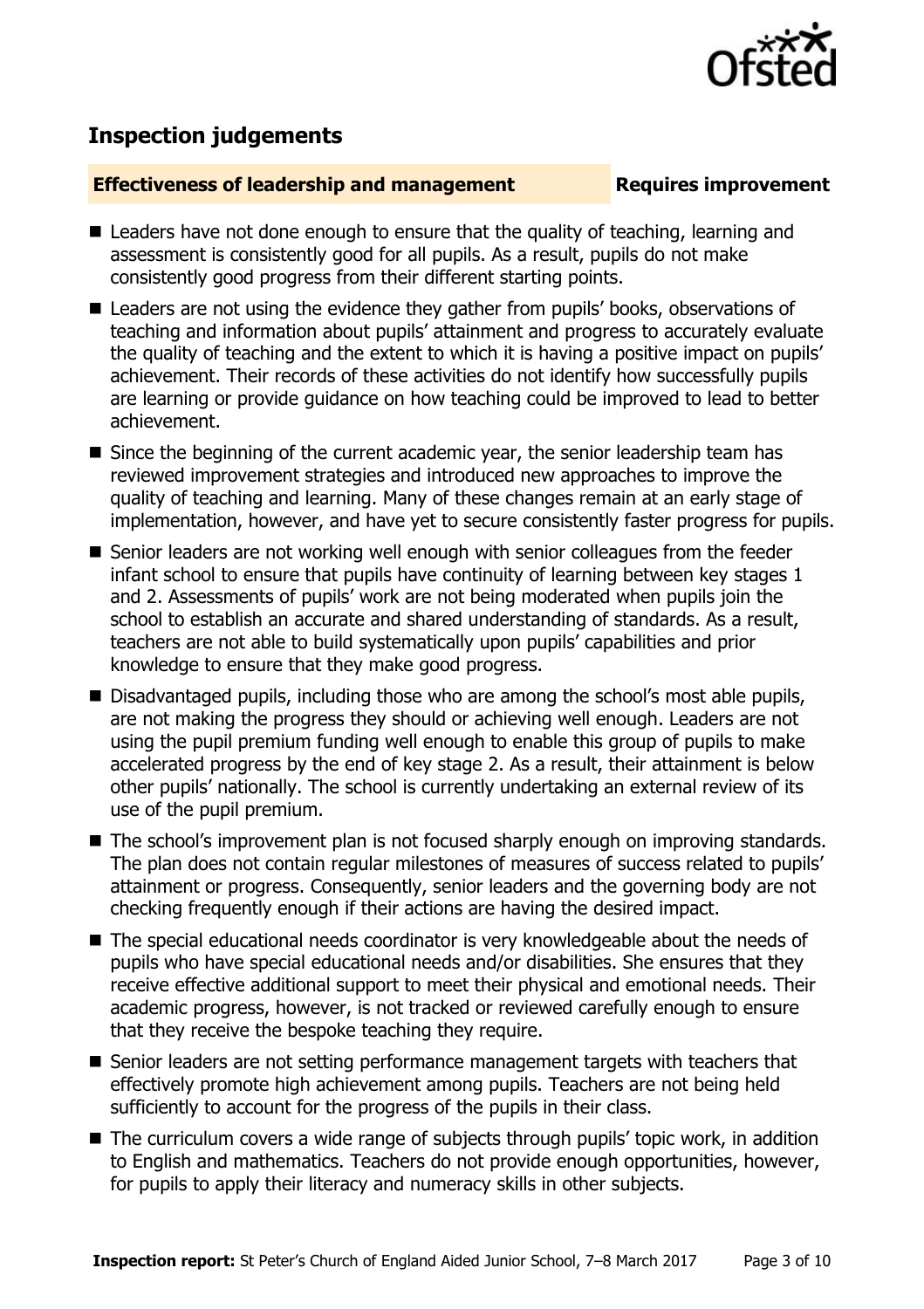

- The school offers a broad range of extra-curricular activities which are popular with the pupils and are well attended, including a choir, a gardening club, street dancing and football.
- The curriculum successfully promotes pupils' spiritual, moral, social and cultural development through lessons and assemblies. It places a strong emphasis on promoting respect and tolerance for the range of religions, values and beliefs that exist in modern Britain.
- Senior leaders have used the primary physical education and sport premium to provide professional development for staff and coaching for pupils in a wide range of sports. As a result, the school's use of this funding is improving the quality of provision in this area.
- Parents and carers responded positively on the school's leadership when completing the online survey, and value the school's strong Christian ethos.

### **Governance of the school**

- Governors know the school well and are committed to working with senior leaders to secure the necessary improvements. Recent appointments have increased the level of expertise and, as a result, the governing body is beginning to challenge school leaders more effectively.
- Although governors visit the school regularly, they are not able to check systematically on the implementation of the school improvement plan because regular milestones are not identified. Consequently, the governing body is not able to ensure that the school is improving quickly enough.
- $\blacksquare$  The governing body is not checking carefully enough how the pupil premium funding is being used to improve the attainment and progress of disadvantaged pupils. Disadvantaged pupils are not making the progress they could and this means that the funding is not being used effectively.
- The nominated safeguarding governor has a clear understanding of her role and regularly reviews safeguarding procedures with school leaders to ensure that they are robust. This helps to ensure that the school's safeguarding arrangements are effective.

### **Safeguarding**

- $\blacksquare$  The arrangements for safeguarding are effective.
- Staff and governors are aware of the potential threats to pupils' welfare and have a good knowledge of the particular local issues that can put children at risk.
- Leaders take swift action if they have any concerns over the welfare of a child. They work effectively with families and a range of external agencies, including social care, the local authority and health professionals, to ensure the well-being of children whose circumstances may make them particularly vulnerable.
- All staff have been trained in safeguarding and child protection, including training to protect pupils from the risks of extremism and radicalisation.
- Senior leaders ensure that accurate records are kept of all aspects of safeguarding. This ensures that they have a clear oversight of pupils' well-being.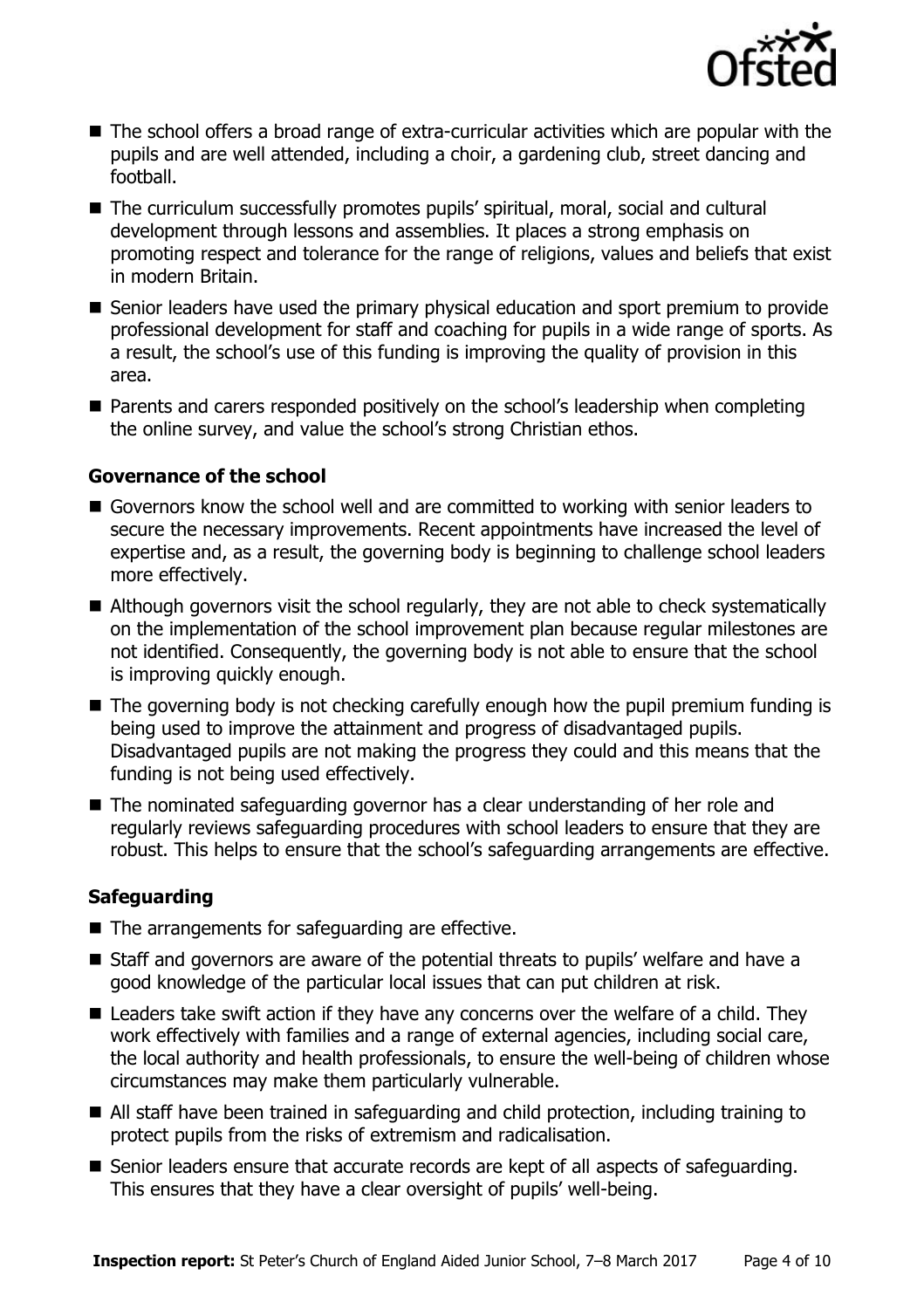

### **Quality of teaching, learning and assessment Requires improvement**

- Teaching is not consistently effective across the school. It does not ensure that all pupils make good progress in reading, writing and mathematics.
- Teachers do not always have high enough expectations of what pupils can achieve, particularly among the most able pupils. Consequently, pupils make slower progress than they should.
- The assessment of pupils' work is weak. As a result, teachers are unclear about what pupils can do and the progress they are making. Consequently, pupils of all abilities, particularly the most able, are not always provided with suitably challenging work that extends their thinking. For example, pupils frequently work from commercial workbooks or complete mundane commercial worksheets. This often involves pupils practising skills they already have.
- Scrutiny of pupils' work across the curriculum shows that pupils do not have enough opportunities to build up their skills in writing or reason mathematically in order to gain a deeper understanding of mathematics. For example, the quality of written work in topic books is not of the same length or standard as it is in literacy books. Where mathematics skills are applied in other subjects, the same tasks are often set for pupils of all abilities. This means that the most able pupils find the tasks too easy.
- **Pupils do not develop independence and resilience because they are too dependent on** adults to support their learning. For example, in a mathematics lesson, pupils in Year 6 had to wait for the teacher to direct them onto a more challenging activity. Pupils were not encouraged to review their own completed work, reflect on their next learning steps and then select a challenging 'mastery' task. As a result, time was wasted and pupils' levels of engagement and enthusiasm for learning were not sustained.
- The teaching of phonics for pupils who have not met the expected standard in their understanding of phonics by the time they join the school is good. Staff give these pupils appropriate support to help them catch up.
- Teaching is successful in helping pupils, including the most able, to develop a love of reading. Reading has a high profile around the school and teachers provide pupils with many opportunities to become familiar with different types of texts.
- Teaching assistants demonstrate skill in supporting small-group work within the classroom. In many classes, they work closely with teachers and are clear about the next steps in learning of the pupils they are supporting. As a result, they frequently make a valuable contribution to the learning.
- Relationships between staff and pupils are extremely positive.
- Classrooms are well organised and tidy. Useful displays with information and prompts to support pupils' learning are referred to regularly in lessons.

### **Personal development, behaviour and welfare Good**

### **Personal development and welfare**

■ The school's work to promote pupils' personal development and welfare is good.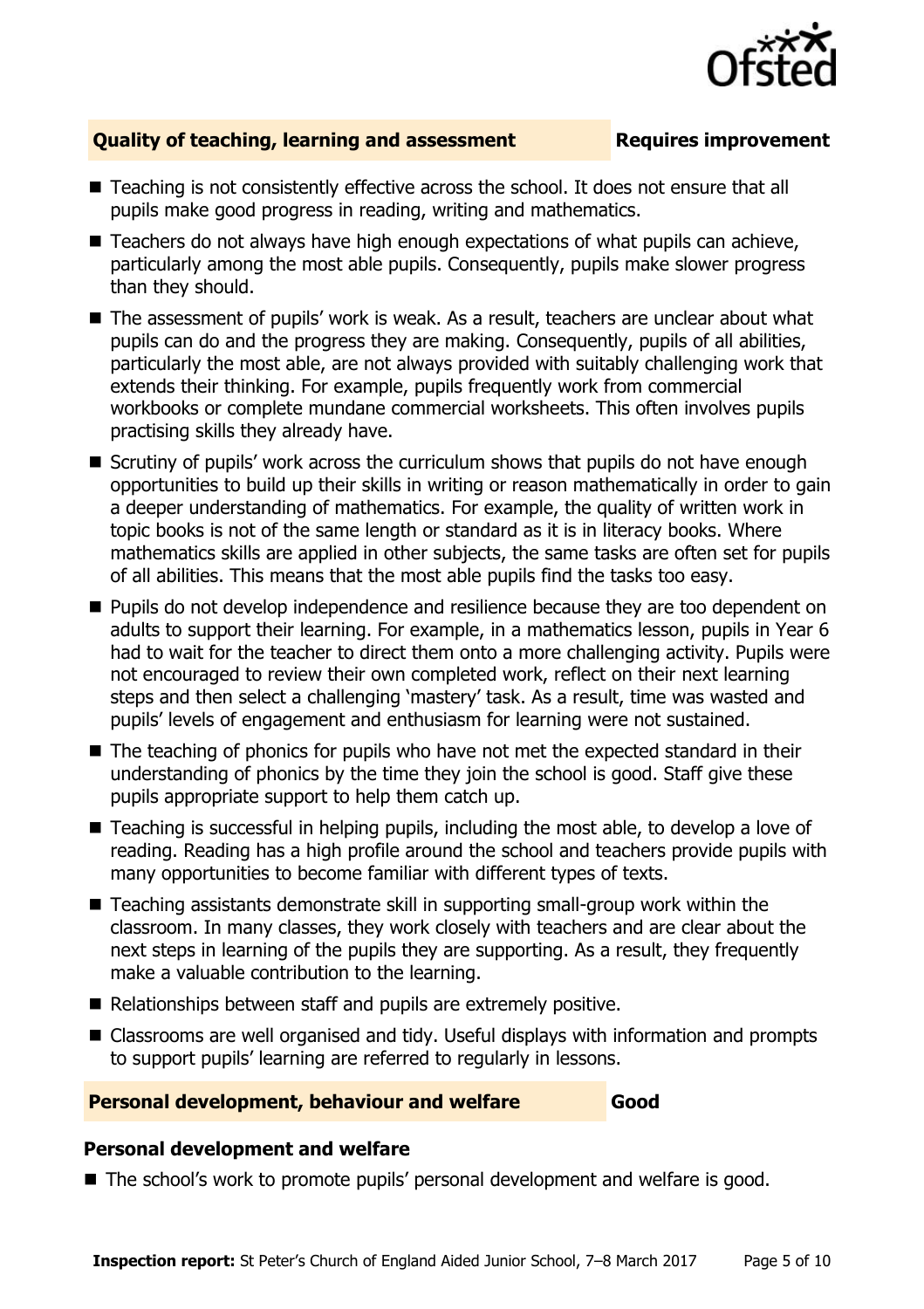

- **Pupils report that they feel safe in all areas of the school. Pupils are confident that any** concern will be taken seriously and dealt with swiftly. All parents who communicated with the inspector indicated that they felt that their children were safe at school.
- $\blacksquare$  Pupils understand that bullying can take many forms. They have a mature understanding of the hurt and unfairness caused by racist and homophobic attitudes. Pupils say that bullying is extremely rare and that any incident will be dealt with promptly by senior leaders.
- **Pupils develop good levels of confidence and self-esteem. They have positive attitudes** towards learning and are always eager to please and do their best.
- **Pupils enjoy contributing to the life of their school. They take on responsibilities such** as being school councillors and garden guardians. The views expressed by the school council and sports council play an important role in influencing school improvement.
- **Pupils know that it is important to eat a balanced diet and to exercise regularly. They** are encouraged to be active and particularly enjoy participating in competitions. Pupils explained clearly the dangers posed by smoking and drug and substance misuse.
- **Pupils emphatically agreed that they enjoy being pupils at St Peter's. One pupil** summed this up saying, 'the best things are our friends and all the teachers who treat you fairly and kindly.'
- All of the school's work is underpinned by references to its Christian values and beliefs. These successfully support pupils to be responsible citizens through understanding that the values and beliefs associated with their school are shared within British culture.

### **Behaviour**

- $\blacksquare$  The behaviour of pupils is good.
- The large majority of parents and staff agree that the behaviour of pupils is good.
- The school is a warm, welcoming and happy place to be. Pupils are polite, courteous and well mannered around the school and at social times. For example, behaviour in the dining hall during the inspection was calm and sensible, and pupils were considerate of each other when playing outside.
- **Pupils enjoy learning through their topic work. In lessons, pupils try hard with their** work and mostly sustain good concentration. They present their work neatly and are proud of their achievements.
- Pupils' attendance is above the national average. Very few pupils are persistently absent. The school has robust systems in place to follow up any lateness or absenteeism.

### **Outcomes for pupils Requires improvement**

**Pupils' attainment at the end of key stage 1 when they leave the feeder infant school is** well above average. Scrutiny of pupils' work when they join the junior school, however, indicates that there has been some regression during the summer break. As a result, most pupils enter the school with knowledge and skills that are at least average and for a large majority, above average.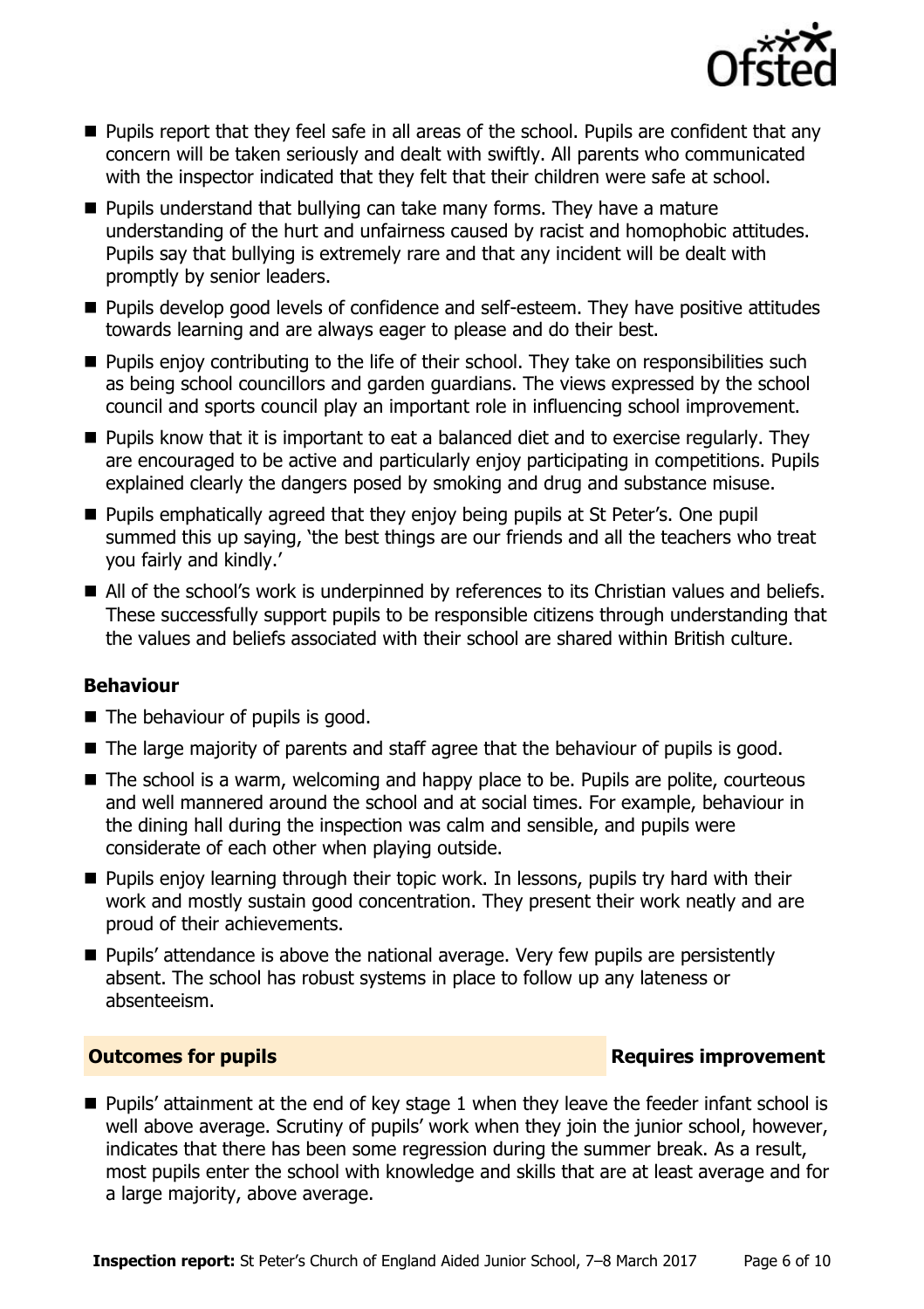

- Standards at the end of key stage 2 in 2016 in reading and writing were below the national average, and well below it in mathematics. The progress made by pupils from their starting points for each subject was below the national average. This is because teaching does not reflect high enough expectations or offer sufficient challenge.
- $\blacksquare$  Not enough of the most able pupils, including the most able disadvantaged pupils, achieve highly at the end of key stage 2. This is because they are not challenged well enough in lessons.
- The progress of pupils who have special educational needs and/or disabilities is slower than that of pupils with similar starting points. The school provides effective support for their physical and emotional needs. Systems to ensure that the identified needs of pupils who require additional support are met in their daily lessons, however, are not robust enough to ensure that they make consistently good progress.
- Disadvantaged pupils made slower progress than the national average for other pupils in 2016 by the end of key stage 2. The school's own information shows that the group of these pupils have recently made better progress as a result of actions being taken to support them, particularly in the current Year 6.
- The sharp focus on raising standards in writing this year is having a positive impact on pupils' achievement. Their books show good progress in improving sentence construction and applying the rules of grammar and spelling accurately. The practice of 'talk for writing' is contributing to pupils' enthusiasm for writing and effectively extending the range of their writing in literacy lessons.
- The school's most recent assessment information, the quality of work in pupils' books and learning observed all confirm that pupils currently in the school are making better progress as a result of the action being taken to tackle weaknesses in teaching and learning. They are not making the progress of which they are capable, however, because teaching is not yet consistently good.
- **Pupils enjoy many opportunities to read and have positive attitudes to reading. Pupils** who receive support in their understanding of phonics quickly become confident readers.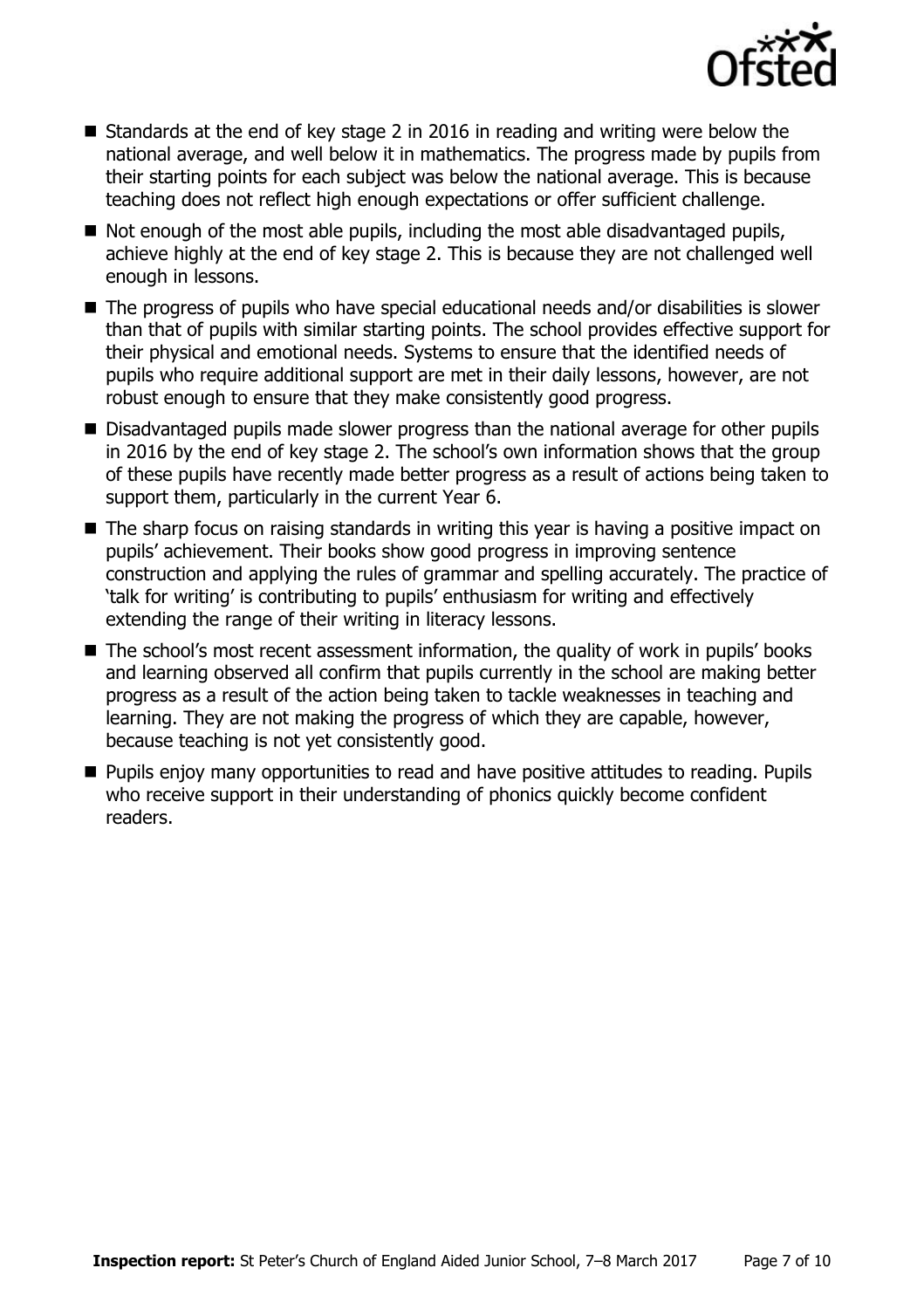

# **School details**

| Unique reference number  | 112921   |
|--------------------------|----------|
| Local authority          | Derby    |
| <b>Inspection number</b> | 10023156 |

This inspection was carried out under section 8 of the Education Act 2005. The inspection was also deemed a section 5 inspection under the same Act.

| Type of school                      | <b>Junior</b>                  |
|-------------------------------------|--------------------------------|
| School category                     | Maintained                     |
| Age range of pupils                 | 7 to 11                        |
| <b>Gender of pupils</b>             | Mixed                          |
| Number of pupils on the school roll | 258                            |
| Appropriate authority               | The governing body             |
| Chair                               | Maria Bullock                  |
| <b>Headteacher</b>                  | Alison Woodhouse               |
| Telephone number                    | 01332 767158                   |
| Website                             | www.stpetersschoolderby.co.uk/ |
| Email address                       | admin@stpeters.derby.sch.uk    |
| Date of previous inspection         | 12-13 June 2013                |

### **Information about this school**

- The school meets requirements on the publication of specified information on its website.
- The school is an average-sized junior school.
- Around half the pupils are from White British backgrounds and half from a range of minority ethnic groups.
- The proportion of pupils who speak English as an additional language is approximately one quarter.
- The proportion of disadvantaged pupils is below average.
- The proportion of pupils who have special educational needs and/or disabilities is above average.
- The school does not meet the government's current floor standards, which set out the minimum expectations for pupils' attainment and progress by the end of Year 6.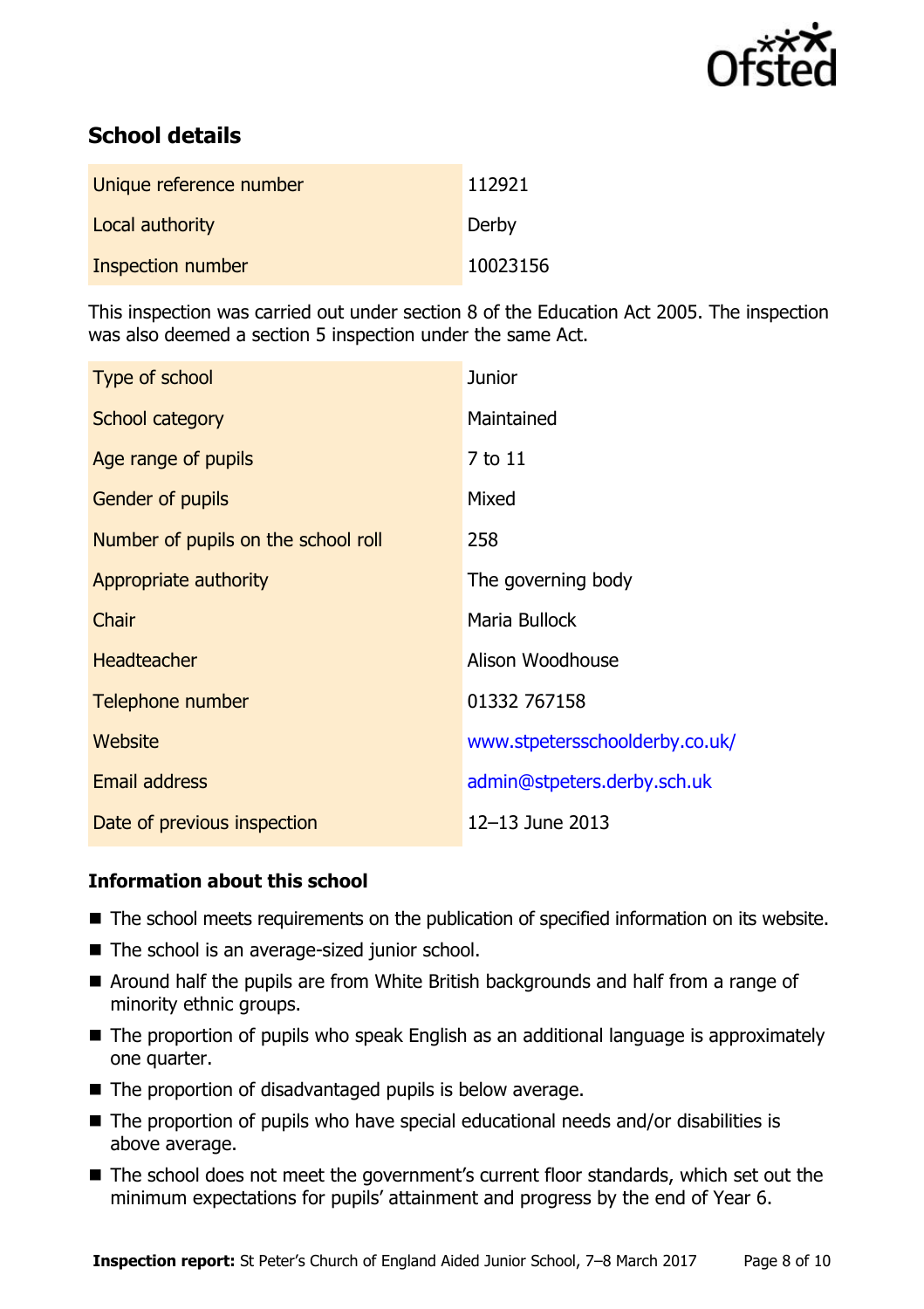

# **Information about this inspection**

- Inspectors visited all classes to observe teaching and learning. Some of these visits took place with the headteacher.
- Inspectors observed pupils at breaktimes and at lunchtime and asked pupils about their learning and what it is like to be a pupil at the school.
- Inspectors scrutinised pupils' workbooks and listened to pupils read.
- Discussions took place with the headteacher, subject team members, members of the governing body, a representative of the local authority and a representative of the Diocese.
- Inspectors had brief discussions with parents at the beginning of the school day and considered the 108 responses to Ofsted's online questionnaire, Parent View.
- Inspectors considered a range of documentation, including the school's self-evaluation, the school's improvement plan, the school's most recent information on pupils' attainment and progress, and information relating to teaching, performance management, behaviour, attendance and safeguarding.

### **Inspection team**

| Dorothy Bathgate, lead inspector | Her Majesty's Inspector |
|----------------------------------|-------------------------|
| Jennifer Digges                  | <b>Ofsted Inspector</b> |
| Peter Bell                       | Ofsted Inspector        |
| <b>Sarah Chadwick</b>            | Ofsted Inspector        |